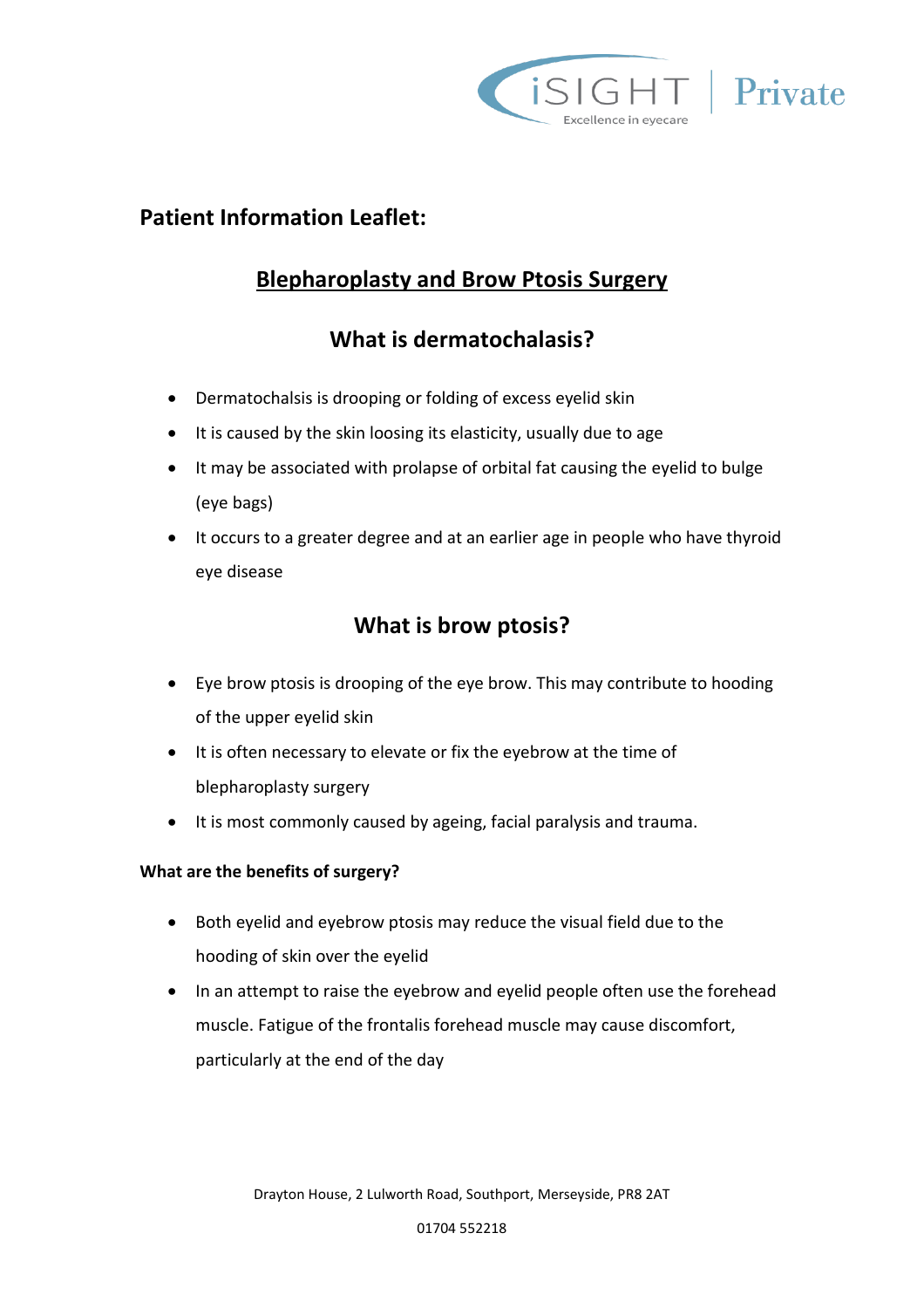

#### **What are the alternatives to surgery?**

- There are no alternatives to surgery in correcting upper eyelid dermatochalasis and eyebrow ptosis
- Some patients weigh up the risks and benefits of surgery and decide to put up with the problem, feeling that the risks of surgery are too great for them – it is an individual decision
- Having dermatochalasis or brow ptosis does not damage the eye, so it is a reasonable option to decline surgery if you wish

#### **What will happen if I decide not to have surgery?**

 You will continue to have a dermatochalasis however this will not damage your eye in any way

#### **What will happen before surgery?**

- Before the operation you will be seen in the clinic by your consultant. You may also be seen by another doctor who is a member of the team
- The doctor will ask you about your problem. He/she will also ask about other medical problems you have medications you take and any allergies (bring a list or the tablets themselves with you)
- The doctor will examine your eyes and will determine if you are suitable for surgery. He will explain exactly what type of surgery he will be carrying out
- If you are to proceed with surgery the operation will be discussed in detail. This will include any risks or possible complications of the operation and the method of anaesthesia

Drayton House, 2 Lulworth Road, Southport, Merseyside, PR8 2AT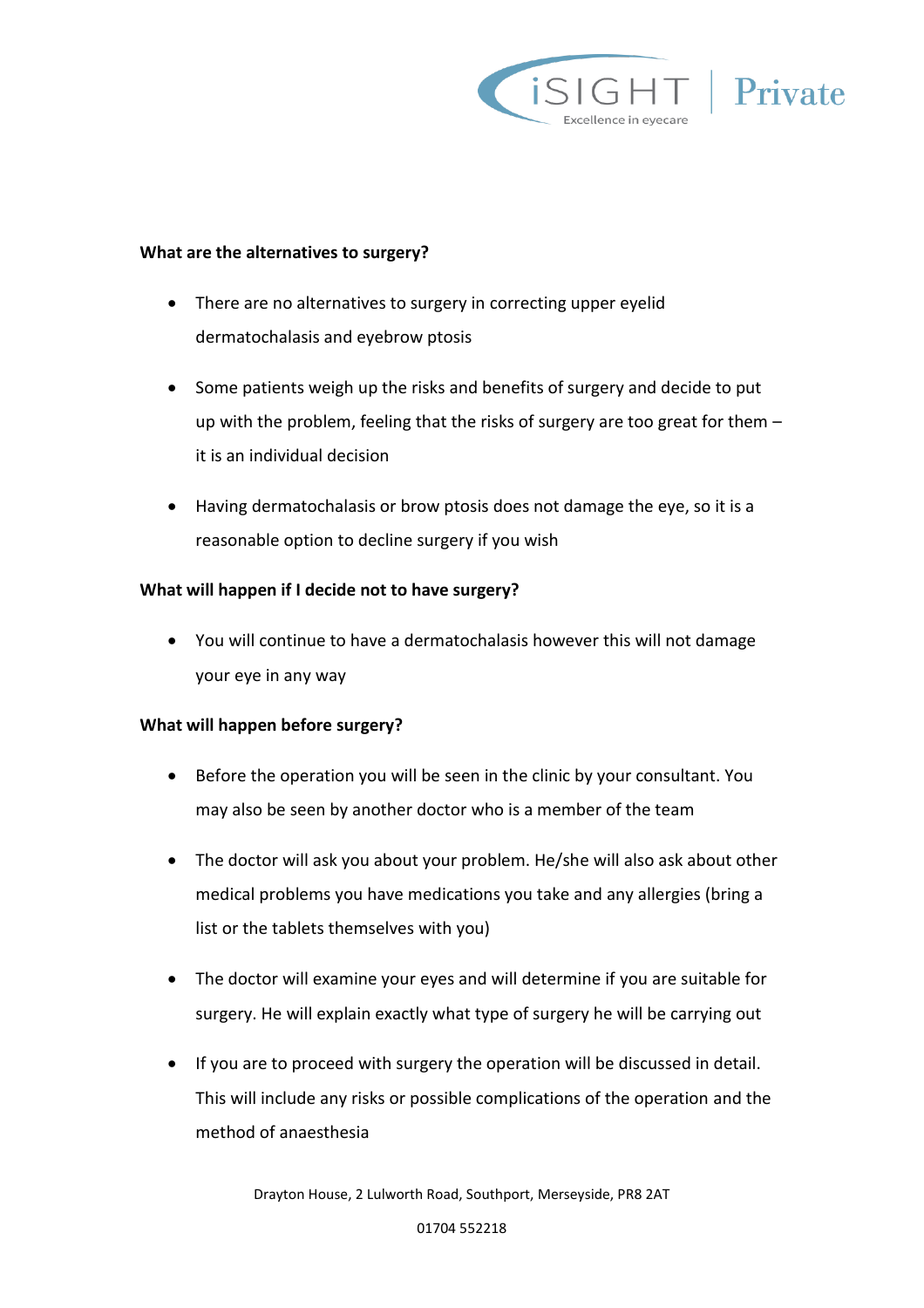

- You will be asked to read and sign a consent form after having the opportunity to ask any questions.
- You will also see a preoperative assessment nurse. She will carry out blood tests and an ECG (heart tracing) if required. She will also advise you if you need to starve before the operation

#### **What should I do about my medication?**

- Your surgeon will want to know all the medication that you take and about any allergies you have
- In some cases you may be asked to stop or reduce the dose of blood thinning tablets like: warfarin, aspirin, clopidogrel (plavix), dipyridamole (persantin). This decision is made on an individual basis and you should only do so if it is safe and you have been instructed by your GP, surgeon or anaesthetist. This will be discussed with you before surgery
- Other medication should be taken as usual. You should avoid herbal remedies for 2 weeks prior to surgery as some of these may cause increased bleeding at the time of surgery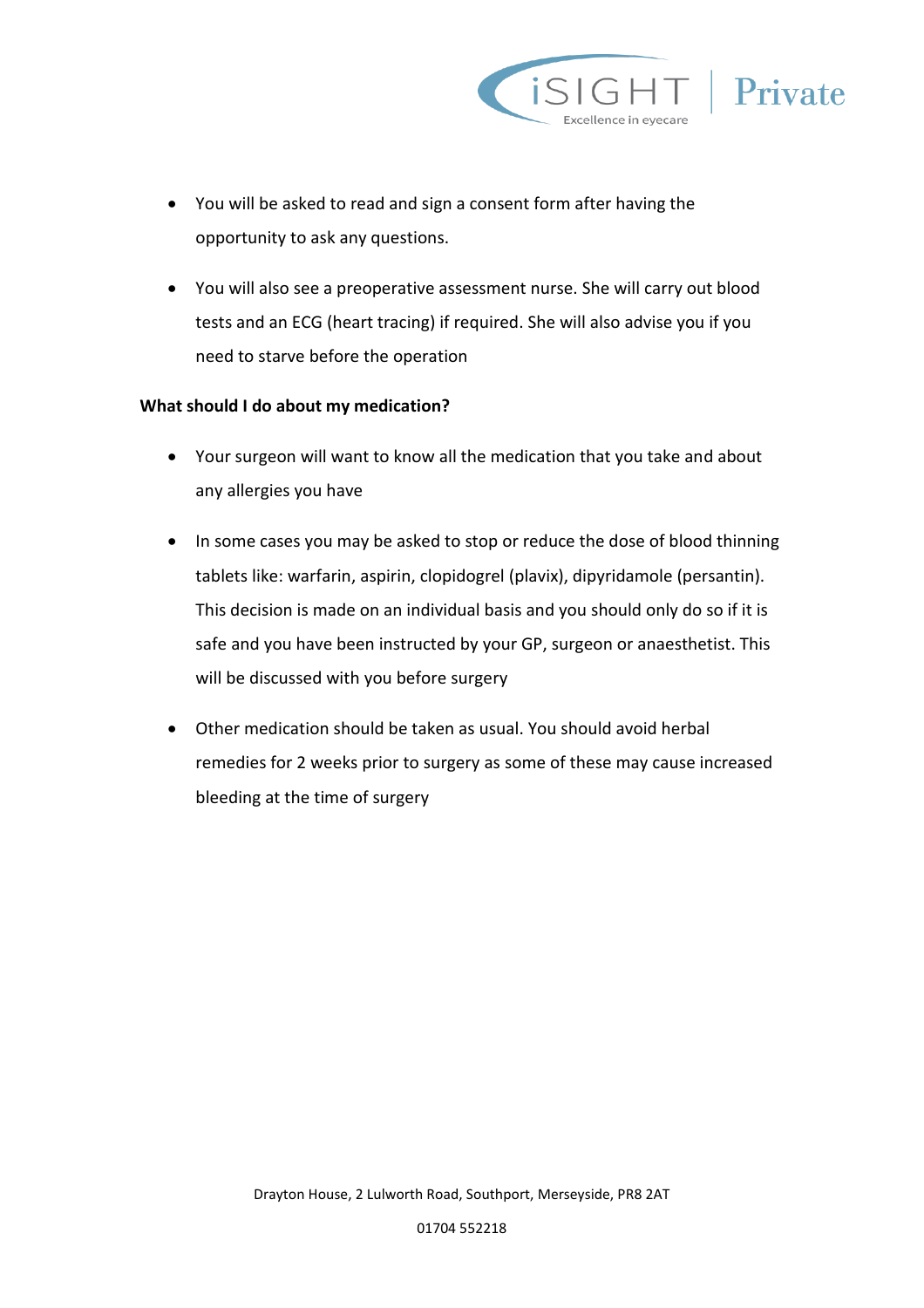

## **What is Blepharoplasty Surgery?**

- Blepharoplasty Surgery is the removal of excess eyelid skin.
- Depending on an individual the muscle or fat underlying the skin may also be removed or repositioned
- The procedure can be carried out in the upper or lower eyelid

### **What is Brow Ptosis Surgery?**

 Brow ptosis surgery is the fixation or elevation of the eyebrow to overcome the downward descent of the eyebrow that occurs with age or facial paralysis

### **Upper eyelid blepharoplasty:**

- At the beginning of the operation the amount of skin to remove will be carefully assessed. Marks will be drawn on the eyelid with a sterile marking pen to assist the surgeon during the procedure
- After this, local anaesthetic will be injected under the skin in the upper eyelid
- The skin is removed with surgical instruments. Depending on your particular problem, the muscle beneath the skin may be preserved or partially removed
- If there is fat prolapse in the upper lid this may be treated with partial fat removal
- Sutures are placed to reform the natural skin crease in the eyelid
- The skin edges are sutured together with a continuous suture that is removed one week later
- This operation may be carried out under general anaesthesia, local anaesthesia plus intravenous sedation or simply local anaesthesia on its own

Drayton House, 2 Lulworth Road, Southport, Merseyside, PR8 2AT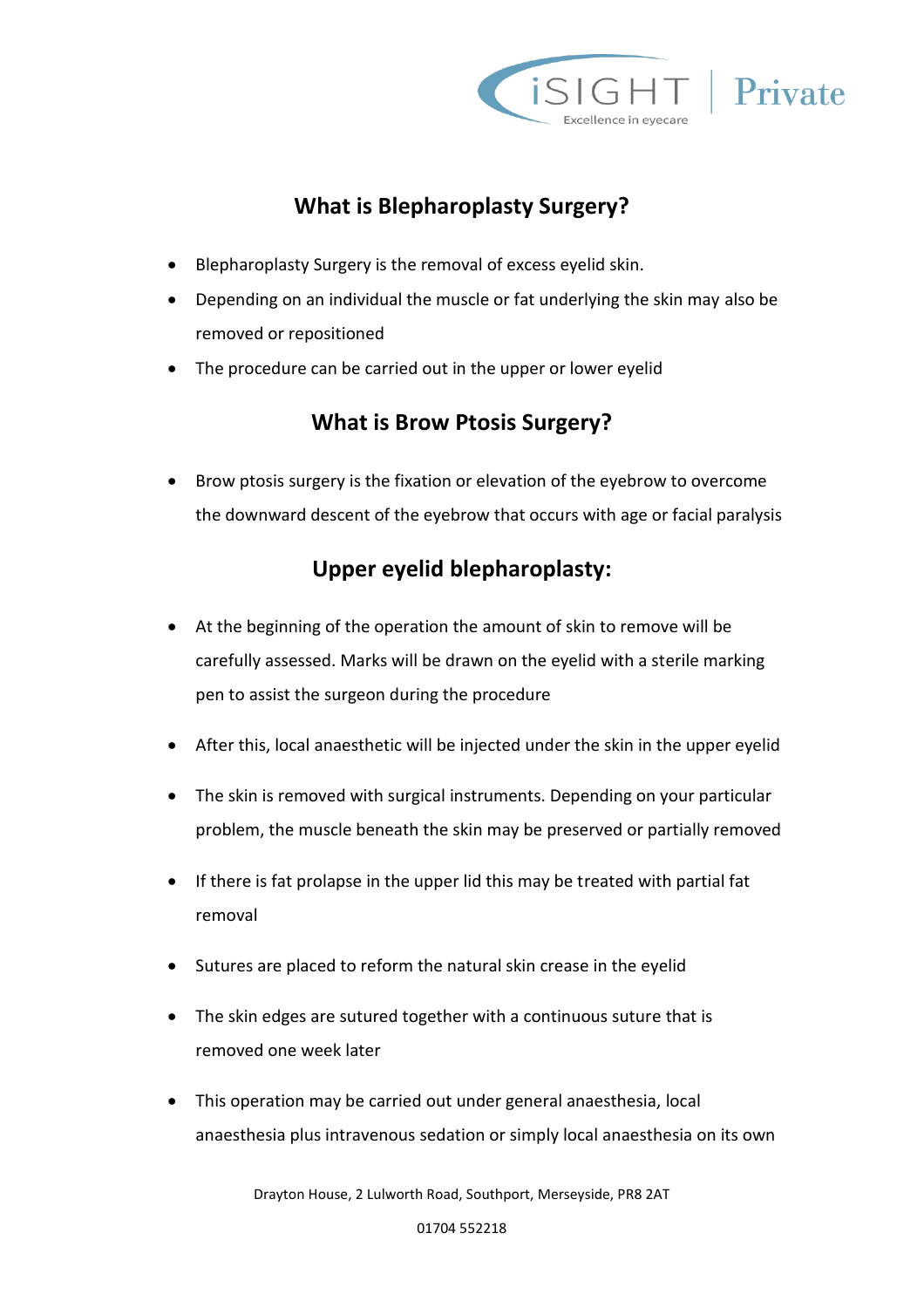

### **Lower eyelid blepharoplasty:**

- There are 4 elements to lower lid blepharoplasty: skin, muscle, fat and eyelid laxity. The procedure you have will be tailored to suit your problem
- Fat prolapse in the lower eyelid gives the appearance of 'eye bags'
- This fat can be excised or repositioned over the orbital rim to create a smoother transition from the eyelid above into the cheek below as is seen in youth
- Surgery on the prolapsed fat may be done without a skin incision from the inside of the eyelid – transconjunctival or via a skin incision just beneath the eyelashes – transcutaneous
- The lower eyelid usually needs to be tightened at the time of surgery. Even a small amount of lid laxity can lead to postoperative lower lid retraction if not addressed at the time of surgery
- This tightening is called 'lateral canthal suspension' and involves a permanent suture from the lid to the bony rim of the orbit
- The orbicularis muscle, which lies directly beneath the skin is often tightened by placing sutures from it to the bony rim of the orbit – 'lateral retinacular suspension'
- Lower eyelid skin is excised in much smaller amounts than in the upper lid. This is to avoid unwanted side effects following surgery of eyelid retraction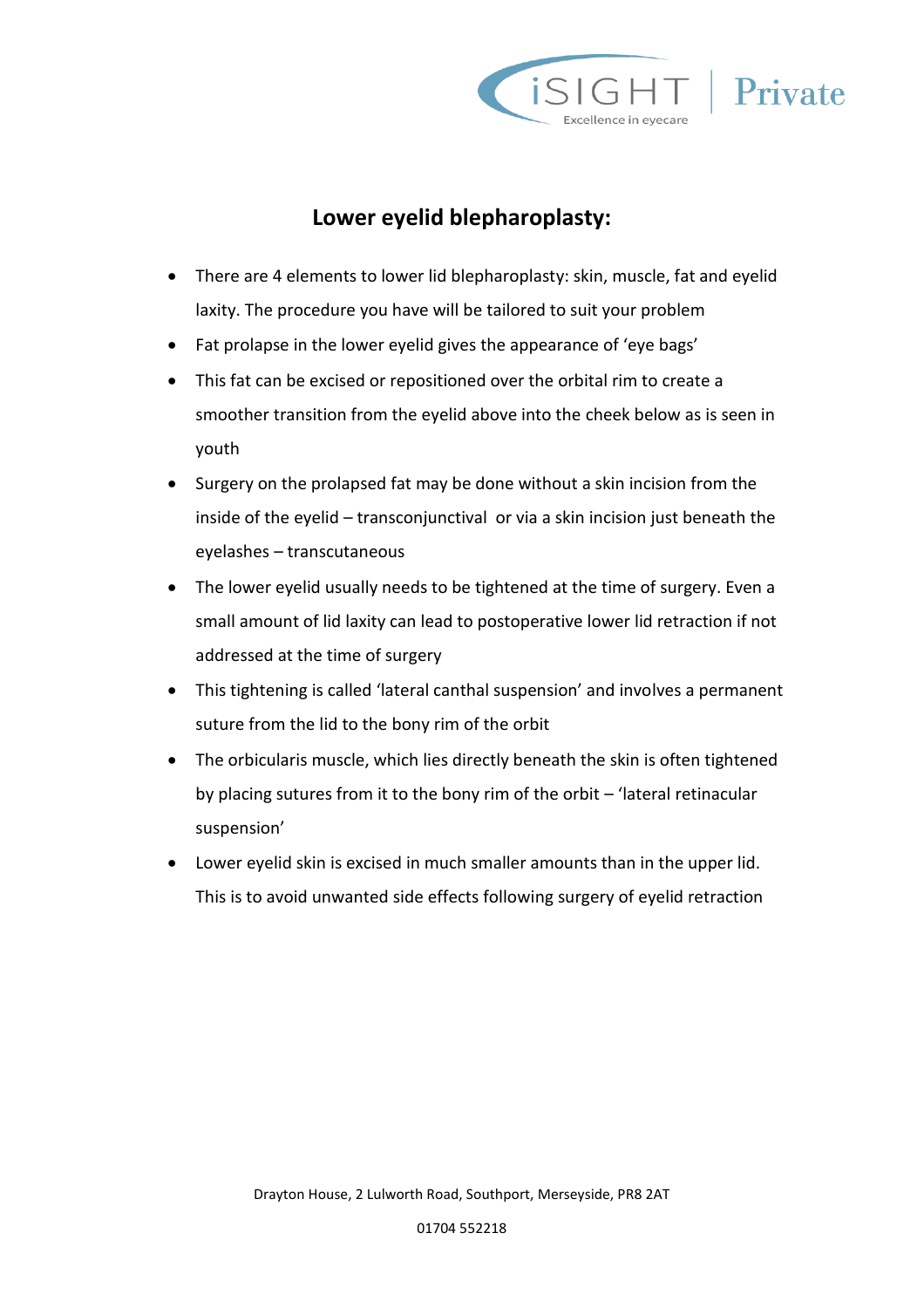

### **Internal brow fixation surgery:**

- Permanent sutures (x2 or x3) are placed underneath the eyebrow, fixing it to the bony orbital rim
- This performed through the same incision made for the upper lid blepharoplasty

### **External direct brow lift:**

- Skin and the underlying fat are removed directly above the eyebrow in a crescent shape to lift a descended eyebrow
- This can only be done in the outer part of the eyebrow so as to avoid damaging nerves that are found under the inner eyebrow
- Before surgery the area to be excised will be carefully assessed with you sat up. Marks will be made on the skin with a sterile marker pen
- This is a more powerful operation than internal brow fixation but has the disadvantage of a skin incision that may be noticeable
- After the excision the skin is sutured together in a deep layer and separate skin layer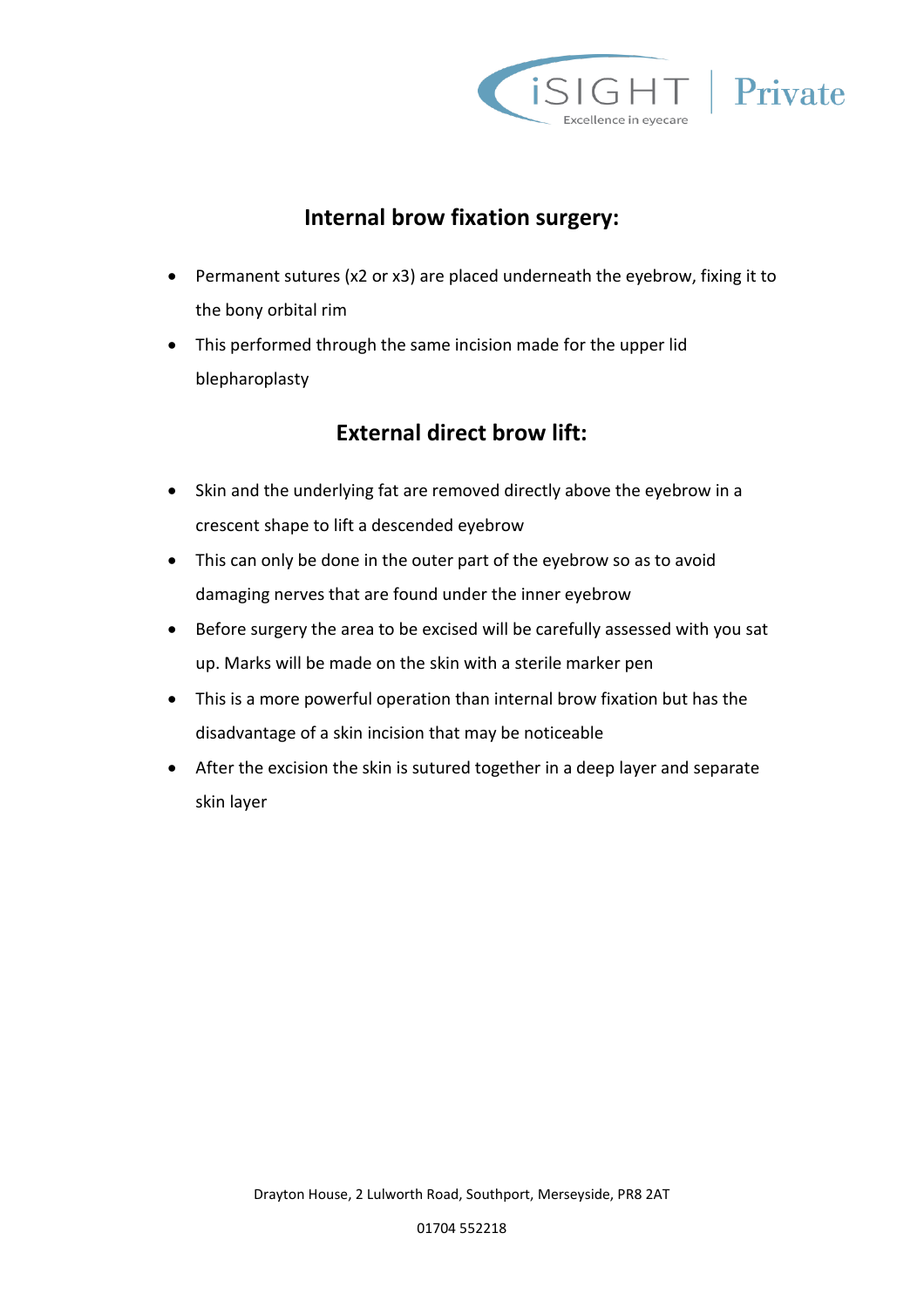

#### **What are the risks and possible complications of surgery?**

- All surgery caries a risk of bleeding and infection, both are fortunately uncommon in these operations
- Infection might present as increased swelling and redness of the skin. There might also be yellow discharge from the wound. It is treated with antibiotics
- Bleeding may present as fresh blood oozing from the site of surgery or a lump appearing near the wound after the operation. Simple pressure on a skin wound is usually enough to control minor bleeding. Rarely bleeding after blepharoplasty may track back behind the eye. This is a serious but fortunately rare complication. It presents as pain, bruised or discoloured eyelids, reduction in vision, eyelid swelling, forward protrusion of the eyeball, all of which progressively get worse. If this occurs it is an emergency and you should attend an accident and emergency department immediately where an oculoplastic surgeon will be contacted immediately. If not managed quickly and correctly it can lead to permanent loss of vision
- Whenever the skin is incised a scar may form. Every attempt is made by the surgeon to minimise and hide scars but sometimes they can be visible.
- Your surgeon will take great care to excise the correct amount of skin for your eyelid. It is possible for too much or too little to be excised. Too little may be addressed by further surgery to excise more. Too much may require a skin graft into the eyelid. These are very rare problems
- If you have a pre-existing dry eye problem or weakness of the eyelids, these symptoms may be made worse by blepharoplasty surgery. Your surgeon should investigate this prior to surgery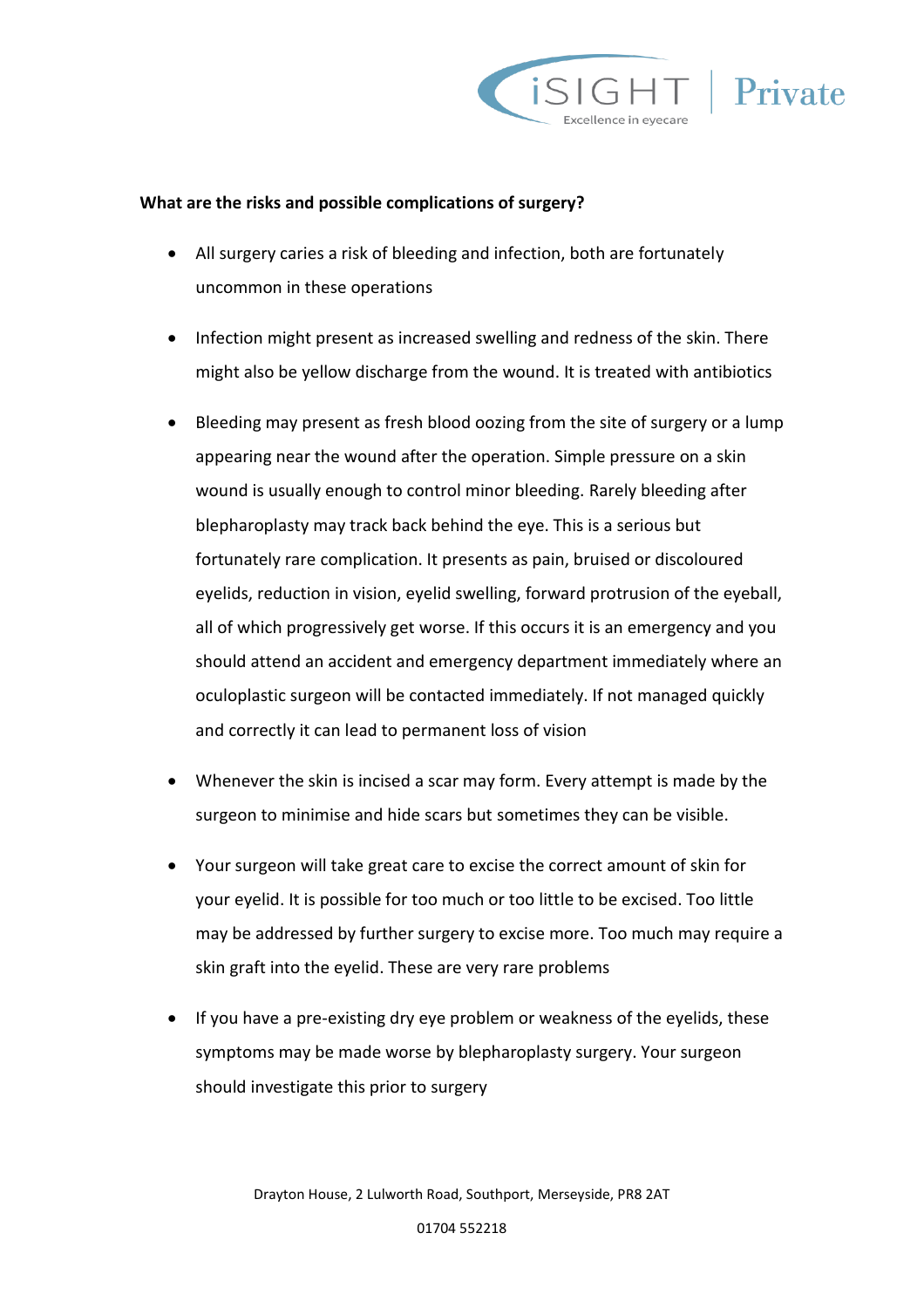



- If deep sutures are placed, as in internal brow fixation, there is a risk of puckering of the skin above them or discomfort. This is usually temporary but may necessitate further surgery to remove the suture if persistent
- After surgery there may be numbness of some of the skin around the incision. This is usually temporary returning gradually over months. Occasionally it is permanent and may involve larger areas like the forehead
- You should have the opportunity to discuss the risks of anaesthesia with your surgeon or anaesthetist prior to surgery. Two types of anaesthesia are used for these procedures: local anaesthetic with intravenous sedation and general anaesthesia. Sedation means that you are breathing for yourself and don't have a breathing tube inserted but you are very relaxed and sleepy and often don't remember the operation. General means you are completely asleep with a breathing tube inserted

#### **What should I expect after surgery?**

- After surgery you may experience some pain. Simple paracetamol is usually enough to control this
- The eyelids will be swollen and a little bruised. The swelling usually gets worse gradually over the first 48 hours and then improves. Eyelid swelling may take up to 2 months to completely subside whereas bruising may take up to 2 weeks